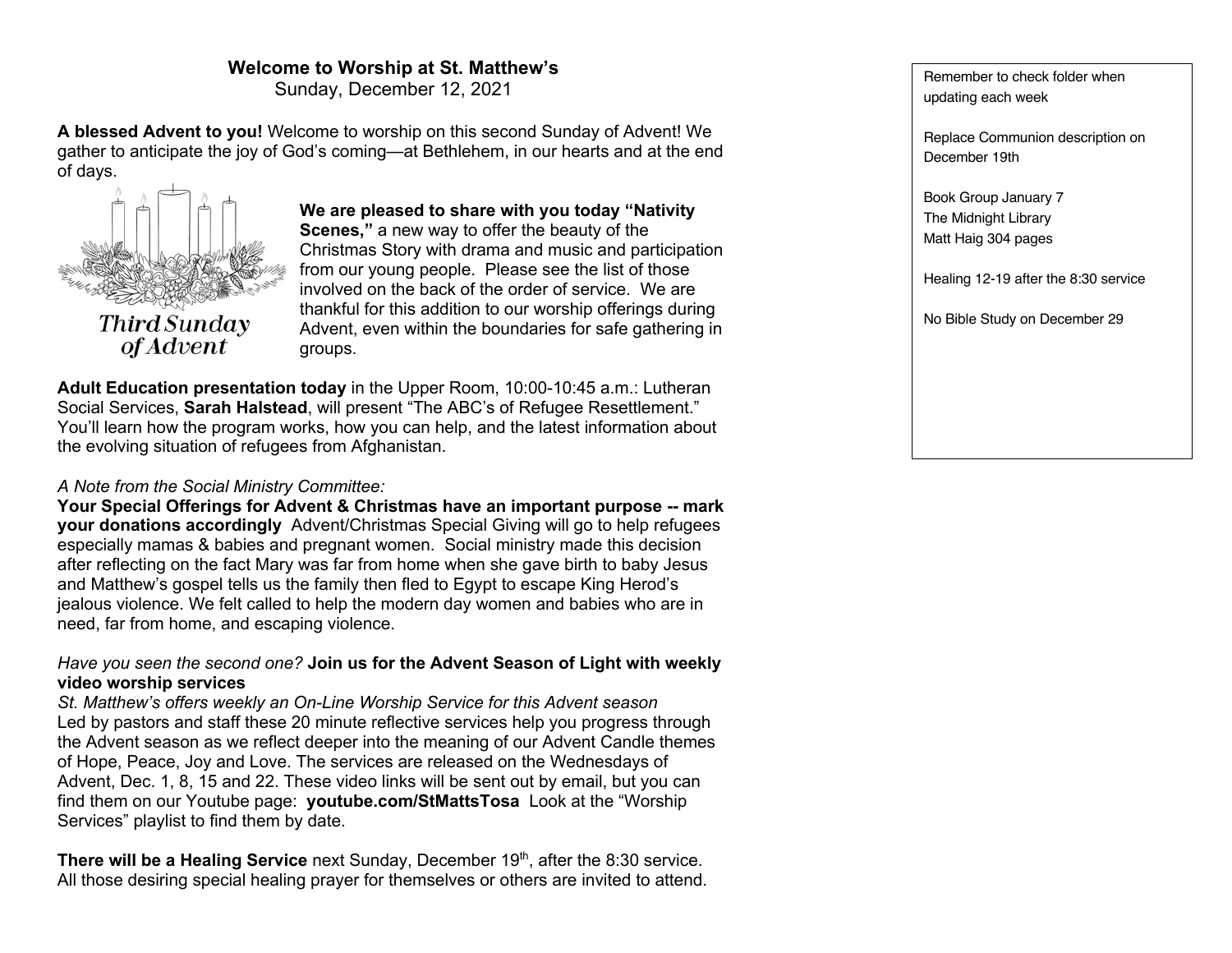# *Announcement Insert for 12-12-21*

### **It's Advent!** *Ideas for Celebrating this Season of Waiting with Children*

Advent is more than a countdown to Christmas – it's a season of hopeful and joyful waiting! For ideas and activities to celebrate this contemplative and expectant time with kids (of any age) and families, click on this link: **https://tinyurl.com/FamAdvent** For a beautiful retelling of the Christmas story, here's a link to a video made last year with the preschool teachers reading a book called *Song of the Stars:*  https://drive.google.com/file/d/1\_HTknu5RQa5GHB-E20kvaRES4xhOFGzq/view?usp=sharing Wishing you an Advent filled with hope, peace, joy, and love!



**Next Week's Adult Education (Dec. 19):** A Social Ministry Forum on "Opioid Addiction." It's been in the news and in families of every demographic. We will discuss some of the statistics and realities of addiction but mostly we will talk about how people of faith can respond in love. *Upper Room, 9:45-10:45 a.m.*

**Saints Older Adults Holiday Gathering** will be held on Wednesday, December 15 beginning at 11:30 a.m. Members of the Barcel Suzuki String Academy will perform, sharing some festive music. Lasagna from Bunzel's will be served for lunch. Please sign up in advance in the church office or in the Upper commons. Having a count for lunch is desirable. Come join the fun! Questions can be directed to Julia Murphy.



### **City Tins Orders Due December 12th!**

There's still time to order City Tins to receive them before Christmas. Orders need to be placed by December  $12<sup>th</sup>$  by using the order form at the Welcome Center. You can also order by contacting Gretchen Haugse at ghaugse@me.com or by calling the office. Thanks for supporting this fundraiser for the Youth Mission Trip!

**The Lutheran A Cappella Choir of Milwaukee presents "The Work of Christmas,"** a concert on keeping the spirit of Christmas alive. Their concert is Sunday, December 12 at 3:00pm **at Mount Carmel Lutheran Church**, 8424 W. Center St., Milwaukee. Selections include works by John Rutter, Dan Forrest and Gustav Holst's 'Christmas Day.' Come hear this talented choir with a new director, Thomas Ajack. Tickets are available at the door, \$15 general admission and \$12 seniors and students. Masks required for attendance.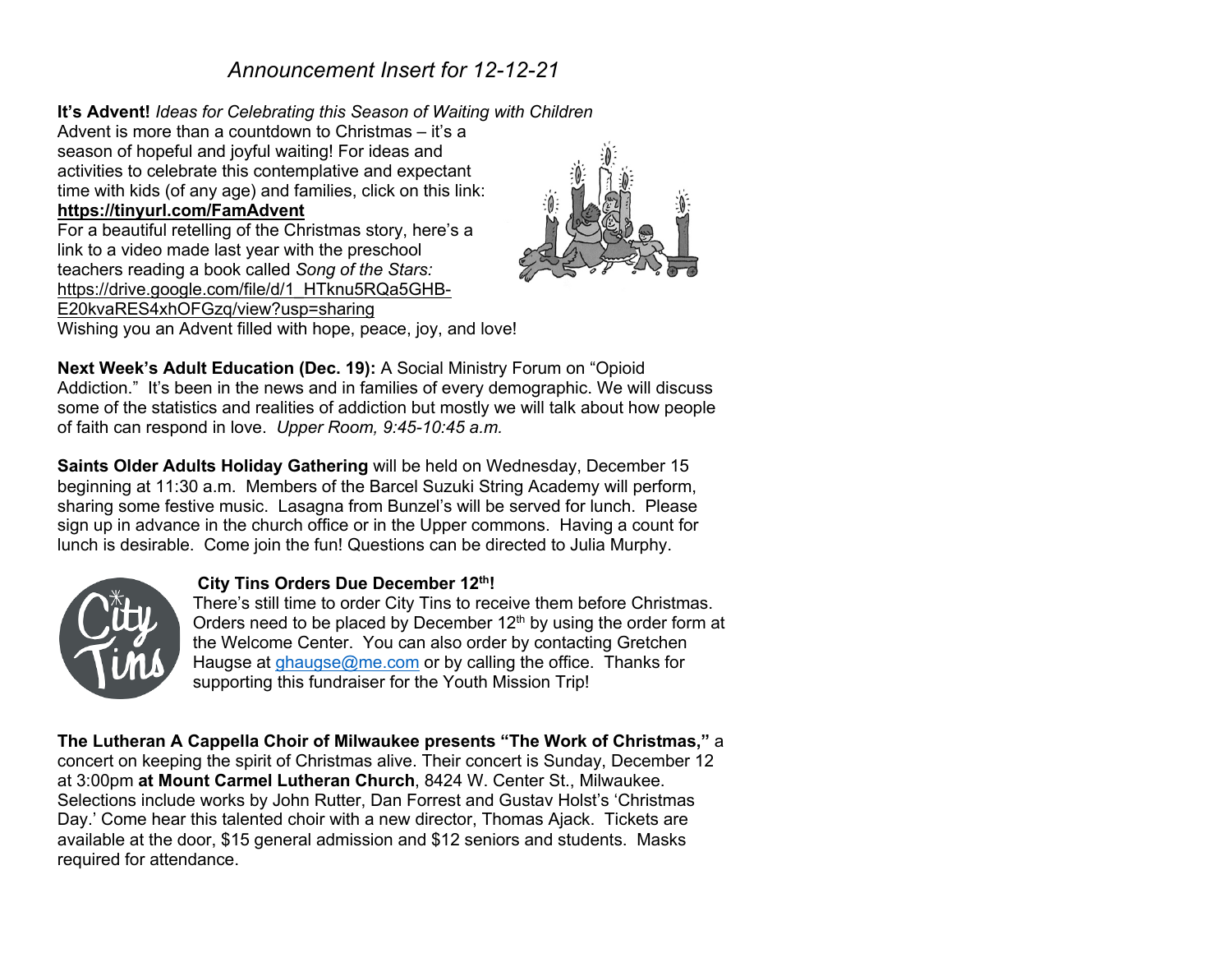**Offering Envelopes for 2022** are now available in the Library Commons. If you use the Simply giving electronic contribution method, you will not be assigned envelopes. If you don't see a box of envelopes and you'd like one, there is a place on the envelope table to sign up to receive a box. Questions can be directed to Al Van Lith in the church office.

**Progress toward a New Lead Pastor:** The Synod Staff is providing names of potential candidates, and interviews have begun. Please keep the Call Committee in your prayers as their work moves into a confidential period for interviews and discussion. *Members of the Call Committee: Nancy Bowen, Andrew Cherney, Diane DuBois, Brian Due, Natalie Ford Sajdak, Michael Wolaver.*

**Christmas Trees needed:** Reformation Lutheran Church is looking for donations of artificial Christmas trees and lights, any size, for the neighbors' apartments and homes. They can be dropped off at Reformation's office, 3806 W. Lisbon Avenue, which is open Monday through Thursday, 9am - 3pm, Saturdays noon to 4pm.

### **Upcoming Dates to Know:**

Sunday, Dec. 19: Fourth Sunday of Advent, 8:30 & 11:00 worship

#### **Christmas 2021 at St. Matthew's:**

**Friday, December 24:**

4:00 p.m. Christmas Eve Family Service 7:00 p.m. Christmas Eve Traditional Service *(Christmas message: Pr. Sheila Rawn)* 10:00 p.m. Christmas Eve Traditional Service *(Christmas message: Pr. Ann Williams)*



#### **Saturday, December 25:**

10:00 a.m. Christmas Day Service *(Christmas message: Pr. Karen Natterstad)*

#### **Sunday, December 26:**

One Service at 10:00 am *(Message: Pr. Karen Natterstad)*

# **Looking Ahead to Next Year!**

**January 2 Adult Education With DAN BICE:** "Resolution: I will read a book of the Bible this year." Why is it that so many people who profess to believe the Bible never read it? The scriptures are full of compelling, weird, infuriating and mystifying material. We will help you decide which book to pick, give you some important background information,a nd help you come up with a plan to keep this resolution. Beginning at 11:00 a.m., *At a later time, after the 10:00 worship service.*

**Beginning January 5th: Women's Book Discussion**, Three Wednesday nights from 7- 8 p.m. "Tattoos on the Heart: The Power of Boundless Compassion." Read chapters 1-3 for January  $5<sup>th</sup>$ . Contact Sue Swing with questions.